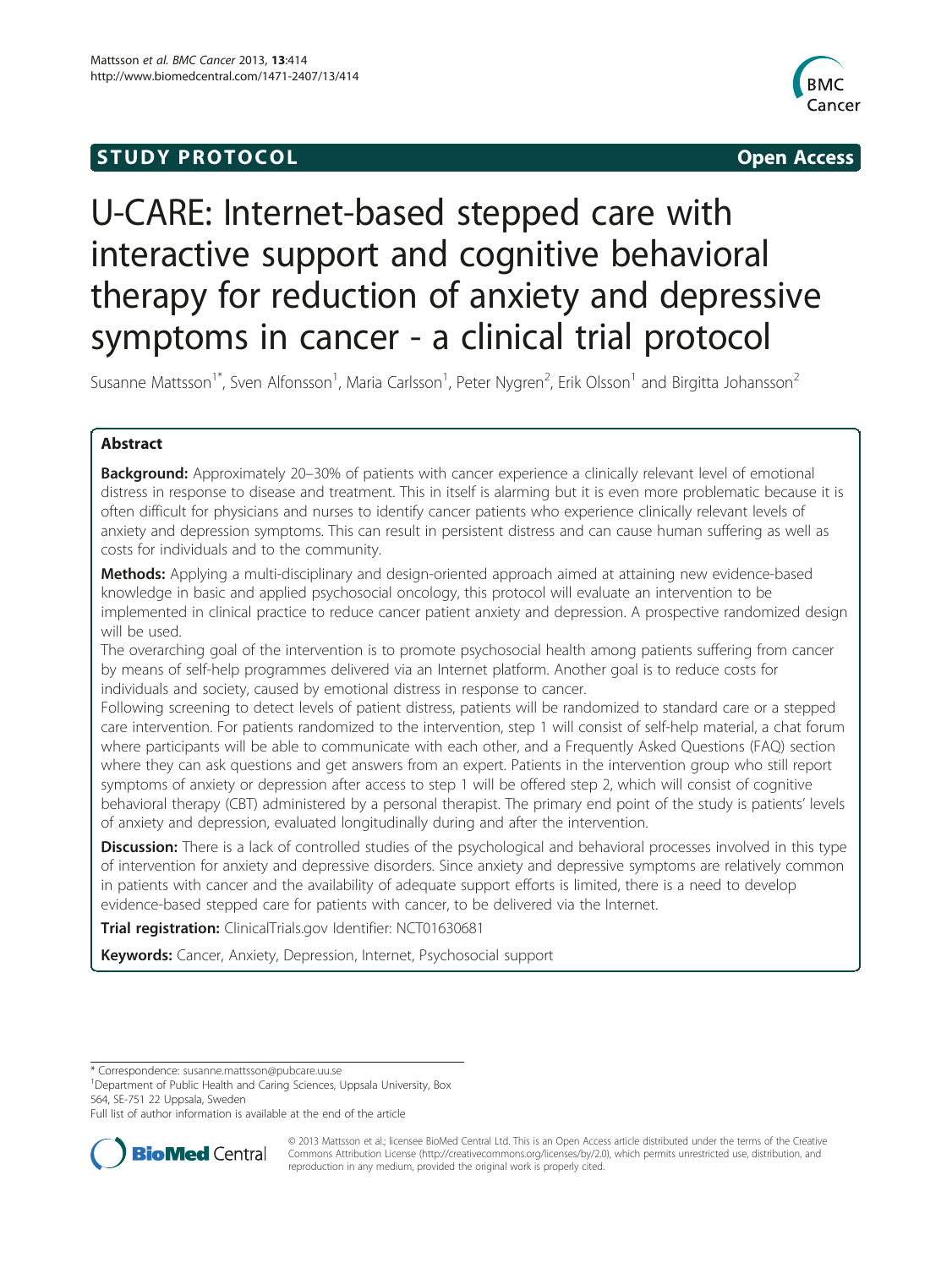## Background

## The need to identify patients with clinical levels of distress

In Sweden approximately 55,000 persons were diagnosed with cancer in 2010 [[1\]](#page-7-0). Research has shown that a large proportion of patients with cancer have the ability to handle the mental strain that the disease can cause [[2-4](#page-7-0)]. However, 20–30% develop anxiety and depression symptoms [[5-7\]](#page-7-0). There is a need for enhanced psychosocial support for this group in order to prevent persistent psychological distress [\[8](#page-7-0)]. Patients with incurable disease report higher levels of anxiety and depression compared with patients who can be cured [\[9](#page-7-0)]. Several studies have also shown a correlation between cancer patients' and their family's levels of psychological distress [[10\]](#page-7-0).

Also, a lack of social network and a low socio-economic status, with a low educational level, low income and unfavourable working conditions, can have a negative impact on cancer patients' psychological and physical wellbeing as well as on disease progression [[11,12\]](#page-7-0). Such factors should be included as potential moderators in studies of interventions aimed at reducing psychological problems.

#### Screening to identify patients needing support

There is a need to identify cancer patients who might need extra psychosocial support. It can be difficult to identify psychological problems as they often manifest in the same way as disease-related symptoms, e.g. with fatigue and impaired functioning. Several screening questionnaires are available to identify patients at risk of developing psychological disorders [[13](#page-7-0)]. General screening of patients may identify patients who have an increased need for psychosocial support and psychological treatment [[14\]](#page-7-0). Internet-based screening may be one way to increase access and automate the calculations that are often necessary when screening for psychiatric disorders. Development of interactive computerized systems and Internet-based research into screening with established instruments is an important part of the methodological development.

#### Interactive support and cognitive behavioral therapy

During the last decades, computerized interactive support (IS) efforts that combine health information with support for behaviour change, social support such as discussion forums, and support to make decisions have been developed for patients with chronic diseases. A Cochrane review [[15](#page-7-0)] based on 24 randomized controlled trials in chronic disease concluded that such efforts lead to increased knowledge, positive changes in behaviour, a sense of increased social support, better health, improved functional status and fewer symptoms. The conclusions are that this type of support seems efficient, but more studies are needed to confirm that these results also apply to cancer.

Studies that investigate the effects of web-based discussion forums in which patients share information and discuss experiences show conflicting results. One randomized study concluded that an online discussion forum moderated by health professionals can lead to decreased psychological problems in women with breast cancer [\[16](#page-7-0)]. These findings were contradicted by the results of a recently published randomized trial in mixed diagnoses that did not show any positive effects of a non-moderated web-based discussion forum, but rather, a tendency towards poorer psychological wellbeing in the intervention group compared with the control group [[17](#page-8-0)].

Using the Internet to deliver cognitive behavioral therapy (CBT) has many advantages. The Internet has become more integrated into the daily lives of a big part of the population and offers new opportunities for interventions. During the past decade, using Internet-delivered interventions has become more common and, according to a meta-analysis including twelve randomized controlled trials, Internet-based CBT has advantages over traditional CBT for both clients and health care providers' [\[18\]](#page-8-0). The treatment can be obtained at any time and place and participants can use it at their own pace and review the material as often as desired. The level of therapist involvement can be adjusted to the actual need and it may be possible to reduce the therapist time while maintaining efficacy. It may also be possible to reach people through the Internet who might otherwise not receive treatment for their problems. According to the same meta-analysis, studies show that Internet-delivered CBT is as effective as traditional, individual, face-to-face CBT [[18](#page-8-0)]. However, there is need for more, and larger, studies to determine the effects of Internet-based CBT for different types of symptoms in patients with cancer.

There is also a need to understand more about the actual uptake of support. A large proportion of cancer patients with psychological problems do not use available supportive psychosocial resources [\[19](#page-8-0)]. According to one study, approximately 30% of patients with cancer who reported symptoms of anxiety or depression declined support [\[20](#page-8-0)]. Among the motives reported for refraining from making use of the support offered were a long distance from the clinic and that they already had an established support contact. For patients living a long distance from the clinic, Internet-delivered interventions can be a suitable solution.

## Stepped care, a promising route to more individual uptake of support

Stepped care means that care is given with different intensity for different individuals. Treatment effects are repeatedly evaluated and patients who do not respond to one level of support are transferred to another level and receive more intensive support [[21](#page-8-0)]. Stepped care has successfully been used for treatment of anxiety and depression in the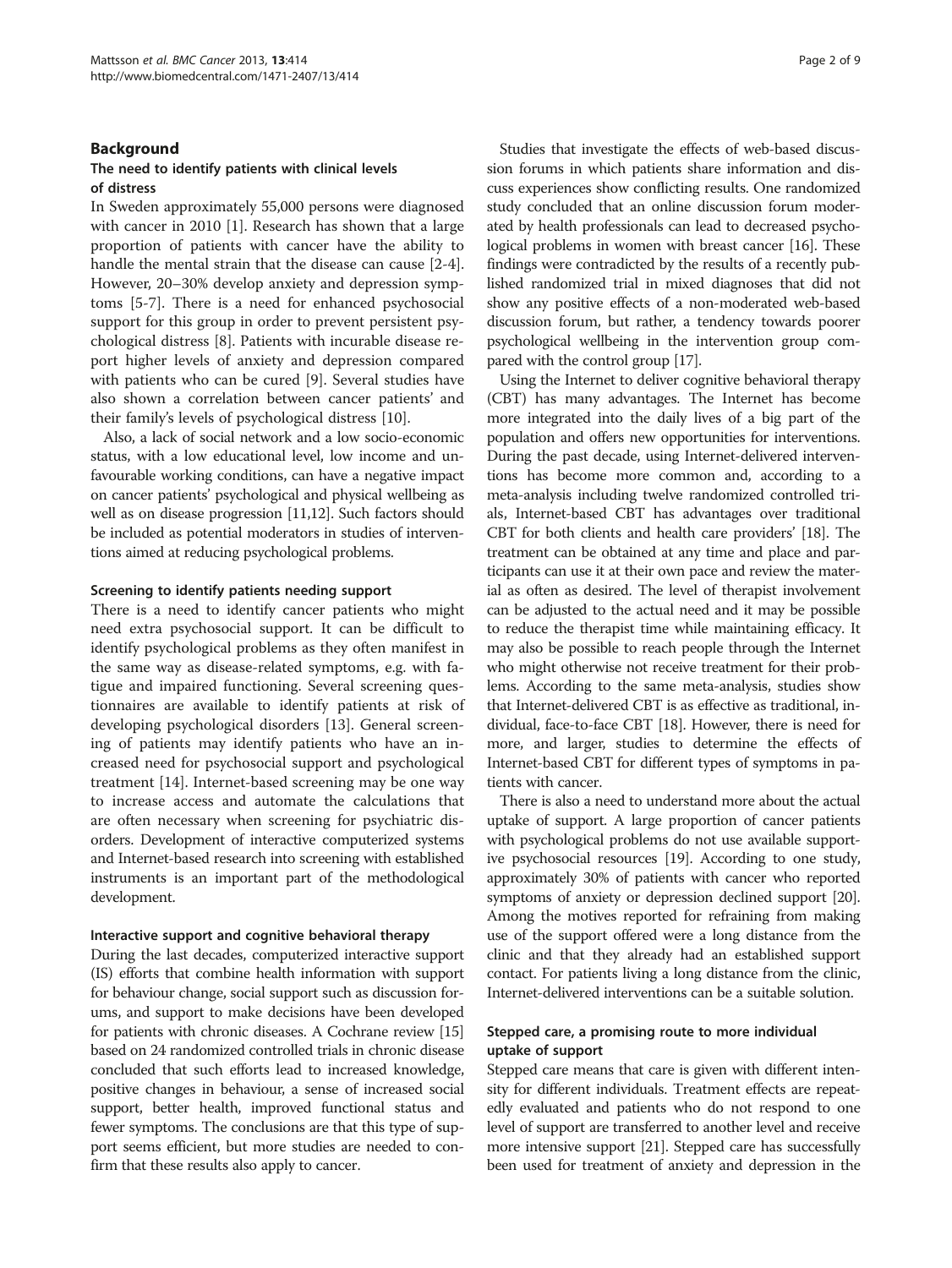elderly and patients with cancer [\[22,23](#page-8-0)]. The initial level of stepped care for psychological problems may comprise education about common symptoms and effective self-help strategies (psycho-education), counselling, and support from other patients. A more intensive treatment level may comprise individual CBT. Stepped care can improve access to support and psychological treatment in a cost-effective manner, particularly if the method is provided via the Internet [\[18,21,24\]](#page-8-0). There are virtually no studies of the health economic aspects of interventions aimed at reducing psychological distress in patients with cancer. A few studies suggest that treatment with CBT for anxiety, depression and dysfunctional fear of recurrence of cancer is a cost-effective alternative to other methods of treatment [[25,26\]](#page-8-0). It is important to examine the health economic aspects of this type of intervention to determine whether it is cost-effective to implement in routine care.

## Aim

The aim of the planned study is to investigate the effects of an Internet-based stepped care model, comprising IS and CBT, on levels of anxiety, depression and healthrelated quality of life in adults with cancer and with symptoms of depression and/or anxiety. Further, the aim is to evaluate the health economic aspects of the intervention. Stepped care will be compared with standard care in a randomized study design.

## The main research questions Primary research question

 Do participants who receive Internet-based stepped care report lower levels of anxiety and/or depressive symptoms at 10 months after randomization compared with participants receiving standard care? See details under "Statistical power" below.

## Secondary research questions

- Will participants who report anxiety and/or depression symptoms at diagnosis and who receive Internet-based stepped care report lower levels of anxiety, depression, post- traumatic stress and improved health-related quality of life in the short and long term  $(\leq 24$  months after diagnosis)?
- Is Internet-based stepped care cost-effective or at least cost-neutral compared with standard care at 10 and 24 months after diagnosis?
- To what extent do participants use the IS skills and strategies suggested for countering symptoms?

## Methods

The present project is part of the Uppsala University psychosocial care programme (U-CARE), an interdisciplinary programme which is being conducted in close collaboration between researchers in clinical psychology, information systems, nursing sciences, medical sciences and economics. An Internet platform (the U-CARE portal) has been developed within the U-CARE programme. The U-CARE portal is used for interventions and data collection in all projects undertaken within the framework of the research programme.

## Design

The present project comprises a prospective randomized controlled trial where stepped care will be compared with standard care. Figure [1](#page-3-0) provides an outline of the trial design.

## **Participants**

Inclusion of patients will start in March 2013 and will continue for approximately 18 months. Patients with newly (within 6 months) diagnosed early-stage breast, prostate or colorectal cancer as well as patients with recurrence of colorectal cancer (within 6 months of diagnosis) at three hospitals in Sweden will be asked to participate in the study. Exclusion criteria are inability to read and understand Swedish, cognitive disability (such as dementia or psychosis), a constant need of care (Karnofsky score <40), short expected survival (<3 months), severe depression or suicide risk with regard to answers on the Montgomery-Åsberg Depression Rating Scale – Self-Report (MADRS-S) measure (see "[Data collection](#page-4-0)" below), and participation in a competing clinical trial including prostate cancer patients receiving radiotherapy. In our previous randomized controlled intervention study on quality of life aspects, approximately 70% of eligible patients agreed to participate, and about 70% of these completed participation [[2](#page-7-0)]. There is a risk that a greater proportion of patients will refuse to take part in the present project since it requires access to the Internet, a mobile phone and some computer skills.

## Statistical power

The main outcome measure is the Hospital Anxiety and Depression Scale (HADS) [\[27](#page-8-0)]. It consists of 14 questions divided into one subscale for anxiety symptoms (seven questions) and one for depressive symptoms (seven questions). Both are 21-point scales. Values >7 points on any of the subscales indicate mild anxiety or depression. Values > 10 points indicate clinically significant levels of anxiety and depressive symptoms. A change of at least 20% on the HADS is considered to be a clinically relevant change [[28\]](#page-8-0). In one previous study of patients with  $>7$ points cut-off on any of the HADS subscales, the mean score for anxiety was 10 and for depression, 8 [\[6](#page-7-0)]. To achieve 80% statistical power (alpha = 0.05) needed to detect a mean difference of 2.0 points on the anxiety subscale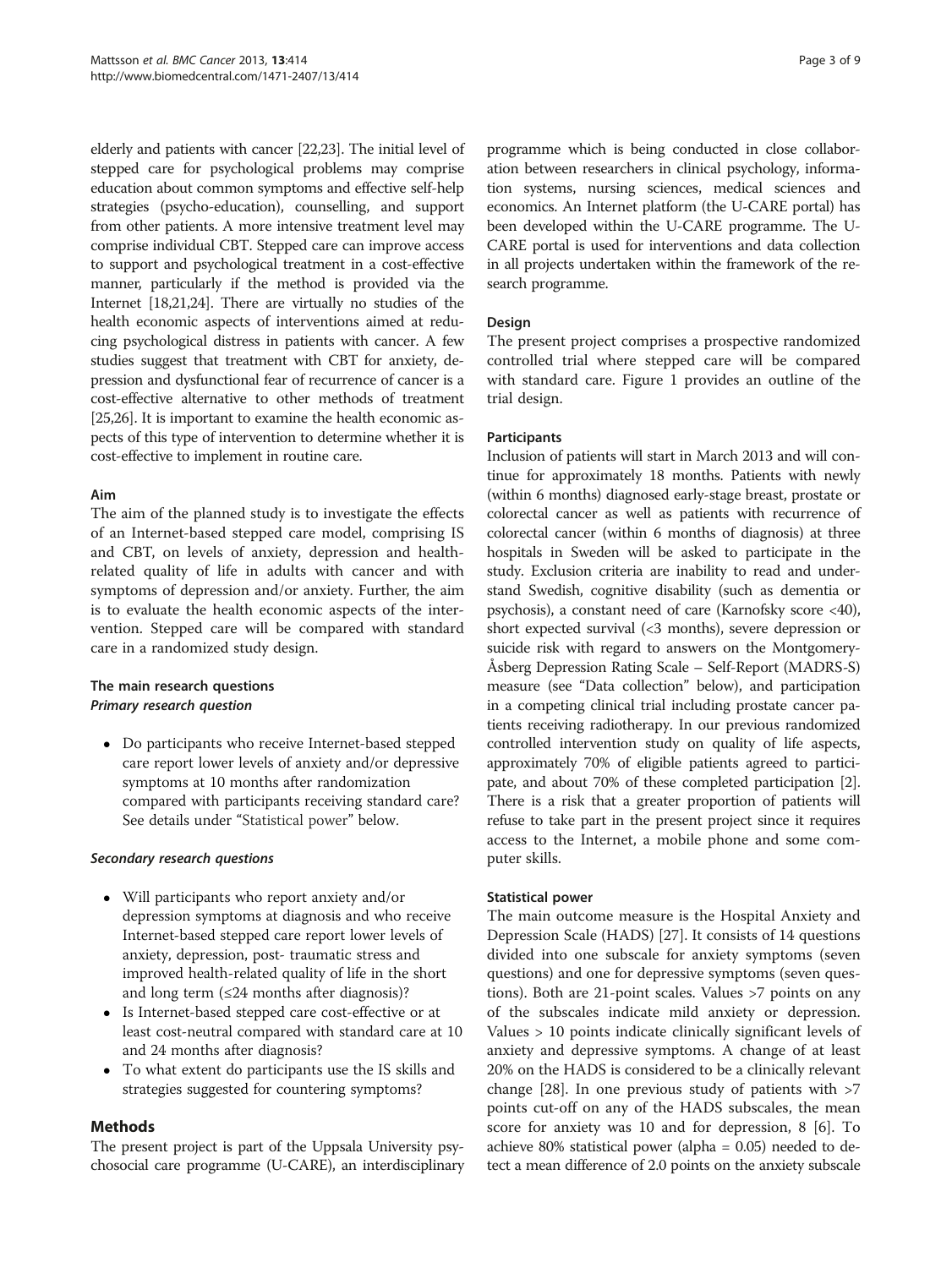<span id="page-3-0"></span>

and 1.6 points on the depression subscale, 65 patients are required in each of the intervention and control groups. Based on experience from previous intervention studies, we estimate that approximately 30% of study participants will not complete the data collection. This means that we need to include at least 95 patients in each group. For the present study, approximately 1,300 patients need to be enrolled, >300 of whom are likely to have anxiety or depression symptoms, >200 of whom can be expected to complete the study.

Patients with <7 points on any of the subscales will be allocated to a reference group and answer questionnaires at baseline and at three observation points during the time of the intervention. They will answer questionnaires that measure anxiety, depression and health-related quality of life.

## Randomization

Participants with anxiety and/or depressive symptoms (>7 on any of the HADS subscales) will be randomized to either Internet-based stepped care or standard care. Randomization will be stratified for curable/non-curable disease and will be done in blocks.

## Intervention – stepped care

The intervention involves providing stepped care treatment, which consists of IS (step 1) followed by CBT (step 2). All participants randomized to the intervention group will have access to step 1 from randomization and throughout the study period (24 months). Patients with persistent symptoms of anxiety or depression (>7 on any

of the HADS subscales) at 1, 4 or 7 months after inclusion will be offered step 2 and will be able to choose CBT or to have continued access to IS at step 1 only.

## Interactive support – step 1

Step 1 provides information about the disease and about common symptoms and strategies to improve health and prevent physical and psychological problems such as anxiety, sleeping problems, adverse effects of cancer therapy, cancer-related fatigue and pain. Examples of strategies provided include relaxation techniques, physical exercise, good diet and sleeping habits and positive activities. Step 1 consists of web-based material including psycho-education and teaching of simple intervention strategies. It also includes a Frequently Asked Questions (FAQ) database where participants can read questions from other participants as well as ask their own questions. A moderated discussion forum is provided for discussion of various symptoms and how they may be countered, as well as other issues related to the disease or treatment. It is also possible to keep a personal diary and/ or write a blog. Doctoral students who are trained nurses have the primary responsibility to answer questions and moderate the discussion forums under the supervision of a psychologist. The moderators may also contact oncologists involved in the study, specialist nurses, a social worker and a dietician if there is need for specialist knowledge or input. Participants who do not log in will be reminded to do so by short messaging service (SMS) or e-mail and offered help with logging in to the portal. The material is collected in a digital library and includes audio and video lectures,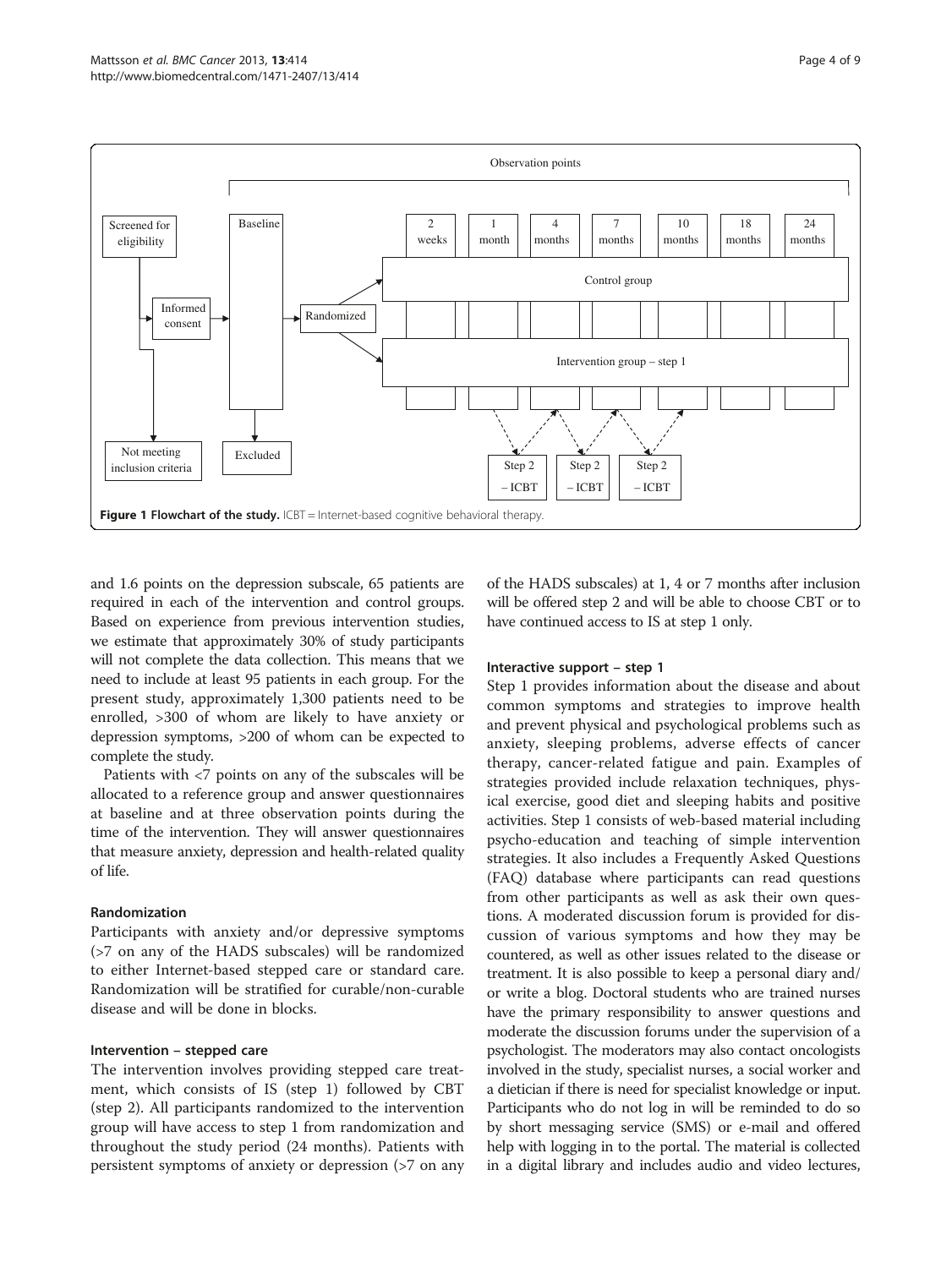<span id="page-4-0"></span>downloadable documents, links to relevant websites and suggested reading. The content of the library is divided into modules divided into topics, such as disease treatment, health promotion, and common symptoms with strategies for alleviation.

Representatives from patient organizations have contributed to the design of step 1 of the intervention and will participate in the discussion forum. This is because there must be a relevant content in the discussion forum when the first participants in the randomized controlled trial begin using step 1. Representatives from patient organizations have also participated in tests regarding the usability of the portal.

## Cognitive behavior therapy – step 2

The Internet-based CBT in step 2 consists of standard CBT programmes for psychological problems. At the beginning of treatment in step 2, participants will receive a list of treatment modules regarding sleeping problems, depression, etc and will be able to choose the problem area/s they want to work with. The treatment is highly structured. It follows established treatment manuals and includes exercises, assignments, self-monitoring and weekly contact with a psychologist over the Internet. A participant who does not follow the treatment plan is reminded and encouraged to participate in the programme; however, it is not mandatory to complete the treatment. In total, step 2 consists of 10 weeks of intervention followed by evaluation. Participants cannot repeat step 2. After finishing step 2, participants have, however, access to the material for the remainder of the study period.

## Standard care

Standard care includes the basic information always provided in routine health care, i.e. information about the disease, the treatment that the patient will undergo, possible side effects of the treatment, and what the patient can do to prevent and relieve symptoms and side effects. Information on existing psychosocial support is given to all patients by the physician or nurse in charge. Psychosocial support activities include, on an as-needed basis, the opportunity to talk to a social counsellor or deacon/priest from the hospital church and, occasionally, to support groups. If the need for help with anxiety or depression is identified, patients are encouraged to raise the problems with the physician responsible for the treatment, for further action which might include pharmacological treatment of anxiety and depression, general support and referral to mental health care.

## Data collection

All patient-reported data will be collected through the U-CARE platform. Well-known questionnaires with good psychometric properties will be used. Table 1 presents an outline of questionnaires and observation points.

#### Anxiety and depression

The HADS [\[27\]](#page-8-0) is used as a short screening instrument for symptoms of anxiety and depression and for evaluating the effects of the Internet-based stepped care. The HADS has been used extensively both clinically and in cancer care research and has good psychometric properties [[29](#page-8-0)]. It has been successfully administered via the Internet in other

Table 1 Summary of the study's instruments and the observation points at which they will be used

| Instrument                                | <b>Observation points</b>                           |
|-------------------------------------------|-----------------------------------------------------|
| <b>HADS</b>                               | At baseline and at 1, 4, 7, 10, 18<br>and 24 months |
| MADRS-S                                   | At baseline and at 10 months                        |
| STAI-S                                    | At baseline and at 10 months                        |
| <b>FSSI</b>                               | At baseline                                         |
| NI Fs                                     | At baseline                                         |
| <b>EROS</b>                               | At baseline and at 10 months                        |
| PCL-C                                     | At baseline and at 10, 18 and<br>24 months          |
| EORTC QLQ-C30                             | At baseline and at 1, 4, 7, 10, 18<br>and 24 months |
| EORTC QLQ-BR23 <sup>1</sup>               | At baseline and at 1, 4, 7, 10, 18<br>and 24 months |
| EORTC QLQ-PR25 <sup>1</sup>               | At baseline and at 1, 4, 7, 10, 18<br>and 24 months |
| EORTC QLQ-CR29                            | At baseline and at 1, 4, 7, 10, 18<br>and 24 months |
| FACIT-F                                   | At baseline and at 1, 4, 7, 10, 18<br>and 24 months |
| <b>ISI</b>                                | At baseline and at 1, 4, 7, 10, 18<br>and 24 months |
| PTGI-SF                                   | At 10 months                                        |
| Health economic questionnaire             | At 1, 4, 7, 10, 18 and 24 months                    |
| EQ-5D                                     | At 2 weeks and 1, 4, 7, 10, 18<br>and 24 months     |
| Patient satisfaction questionnaire        | At 1, 4 and 10 months                               |
| Internet use questionnaire                | At 1, 4, 7, 10, 18 and 24 months                    |
| Knowledge and strategies<br>questionnaire | At 2 weeks and 1 and 10 months                      |

EORTC QLQ European Organization for Research and Treatment of Cancer (EORTC) Quality of Life Questionnaire, EQ-5D Euroqol 5D, EROS Environmental Reward Observation Scale, ESSI Enriched Social Support Inventory, FACIT-F Functional Assessment of Cancer Therapy: Fatigue, HADS Hospital Anxiety and Depression Scale, ISI Insomnia Severity Index, MADRS-S Montgomery-Åsberg Depression Rating Scale – Self-Report, NLEs Negative Life Events questionnaire, PCL-C Post-Traumatic Stress Disorder (PTSD) Checklist – civilian version, PTGI-SF Post-Traumatic Growth Inventory, Short Form, QLQ-Br25 Quality of Life Questionnaire with diagnosis-specific modules for breast cancer, QLQ-C30 Quality of Life Questionnaire, Core 30, QLQ-CR29 Quality of Life Questionnaire with diagnosis-specific modules for colorectal cancer, QLQ-PR25 Quality of Life Questionnaire with diagnosis-specific modules for prostate cancer, STAI-S State-Trait Anxiety Inventory – State anxiety subscale.<br> $1 =$  if appropriate.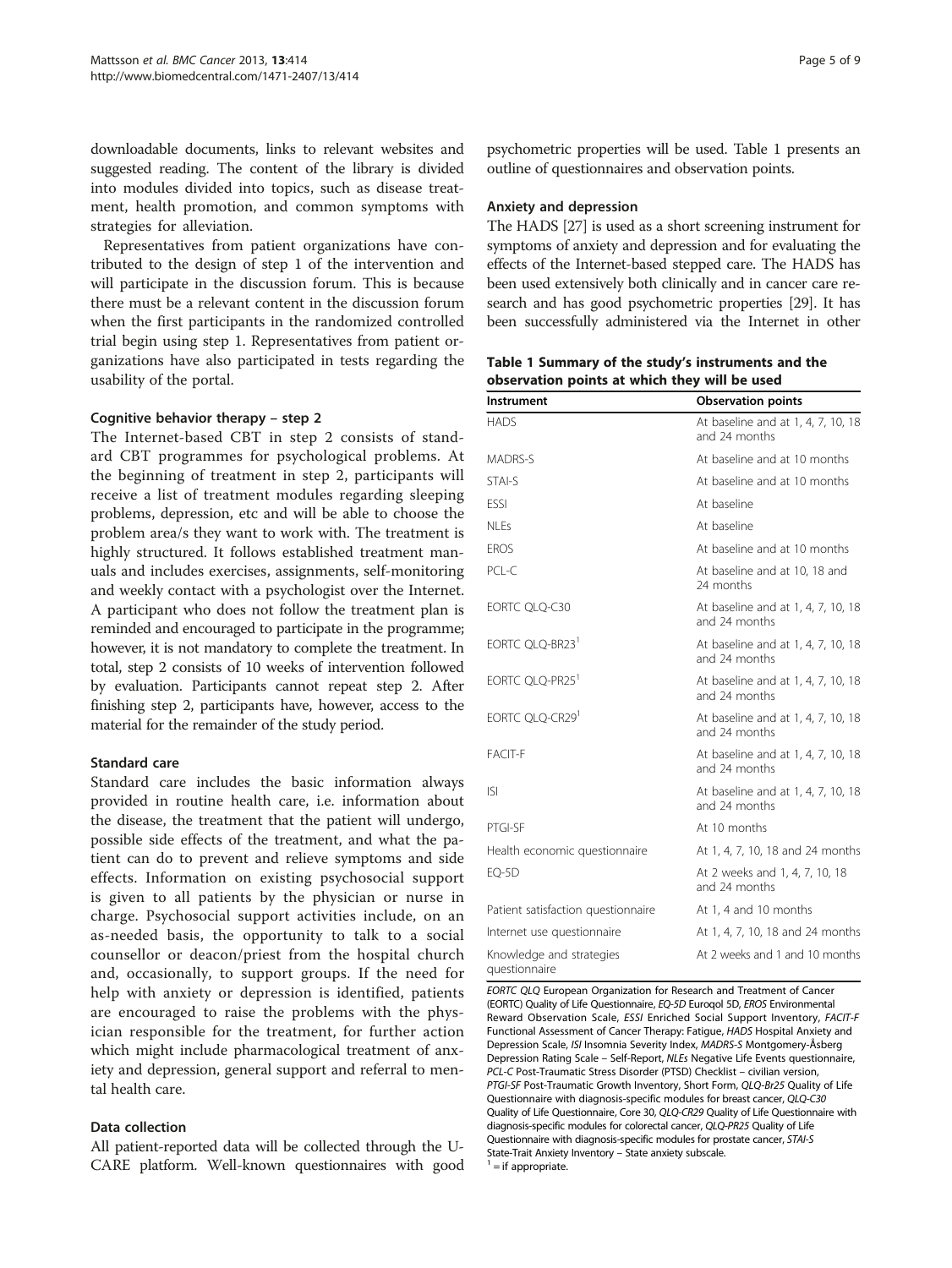projects [[30](#page-8-0)]. The MADRS-S [\[31,32\]](#page-8-0) is used as a screening instrument for severe depression and/or suicide risk. It has shown good ability to identify depressive symptoms [[33](#page-8-0)] and it will be used in this study to measure symptoms of depression at inclusion and 10 months after inclusion. The MADRS-S consists of nine questions with response scores of 0–60 points, where values >30 points are considered to indicate severe depression. The MADRS-S includes an item connected with suicidal ideation, where scoring ≥3 on this item is considered to be an indication of present suicide risk. Participants scoring ≥3 on this item will be contacted by one of the psychologists of the project and offered adequate help. The Spielberger State-Trait Anxiety Inventory – State anxiety subscale (STAI-S) [[34](#page-8-0)] will be used to measure anxiety at inclusion and 10 months after inclusion. It consists of 20 questions and has good ability to identify anxiety problems in both younger and older patients [[35](#page-8-0)]. The STAI-S has been administered via the Internet in research.

## Post-traumatic stress and health-related quality of life

Post-traumatic stress disorder (PTSD) is measured using the PTSD Checklist – civilian version (PCL-C) [[36](#page-8-0)]. The PCL-C consists of 17 questions regarding traumarelated anxiety symptoms. The questions correspond to the diagnostic criteria specified for PTSD in the Diagnostic and Statistical Manual of Mental Disorders, 4th edition (DSM-IV) [[37](#page-8-0)].

Health-related quality of life will be measured using the European Organization for Research and Treatment of Cancer (EORTC) Quality of Life Questionnaire, Core 30 (QLQ-C30) [\[38\]](#page-8-0), and EORTC diagnosis-specific modules for breast cancer (QLQ-BR23) [[39](#page-8-0)], prostate cancer (QLQ-PR25) [[40](#page-8-0)] and colorectal cancer (QLQ-CR29) [[41](#page-8-0)]. The diagnosis-specific modules are used as supplements to the QLQ-C30. They are all widely used in research projects in cancer care. The core questionnaire, QLQ-C30, consists of 30 questions measuring global health status, quality of life, five features (physical, emotional, cognitive, social, and role functioning) and nine symptoms that are common to all cancers, regardless of diagnosis. The diagnosis-specific modules consists of 23 (QLQ-BR23), 25 (QLQ-PR25) and 29 (QLQ-CR29) questions measuring functions and symptoms that are specific to each diagnostic group.

## Health economy

For the health economic evaluation, data will be collected from several registers, primarily the longitudinal integration database for health insurance and labour market studies (LISA) or LISA's original records, the patient register, the multi-generation register, the cancer register, the patient register and the pharmaceutical registry as well as other records that may be relevant. Data on health-related expenses not covered by the registry data will be collected via a project-specific health economic survey (HES). The EuroQol EQ-5D [\[42\]](#page-8-0) will be used for calculation of lifeadjusted life years.

## Medical and socio-demographic background data

Information about the patients' medical background, treatment and cancer-related outcome will be obtained from the diagnosis-specific Regional Oncology Centre records and from the medical records. Details about the psychosocial support provided within the standard care group will be collected via the HES where the patients will be asked to report any contact with the social worker, psychiatrist, psychologist, psychotherapist or the hospital church. Demographic data will be obtained via projectspecific questions.

## Internet use

Data on the intervention and control groups' Internet use related to their cancer disease will be collected through project-specific questions.

## Knowledge on and use of strategies to counteract symptoms

Knowledge of the disease, common symptoms and strategies to counter symptoms will be examined in a projectspecific survey. The survey will include questions about perceived knowledge and whether and to what extent the patients have used, and are using, the proposed strategies to counter current symptoms. In addition, data on each study participant's use of educational materials, activity in the "Questions and Answers (Q&A)" section, posts in discussion forums and notes in the diary will be logged in the U-CARE portal.

## Observation points

Data will be collected at baseline and at 1, 4, 7, 10, 18 and 24 months after inclusion. For the health economic evaluation, economic data will be collected at the above time points. Data on knowledge and use of strategies as well as health economic data (EQ-5D) will be collected also 2 weeks after inclusion.

## Procedure

## Pilot study

A pilot study will be carried out using the same procedures and design as in the main study (see below). An evaluation will be made after randomization of 20 participants to the study. The evaluation will be made with respect to inclusion frequency, participants' activity in steps 1 and 2 and the proportion of patients with persistent anxiety and depressive symptoms 1 month after inclusion. If the evaluation does not give rise to changes in the study design or procedures, the pilot study will seamlessly proceed to the main study.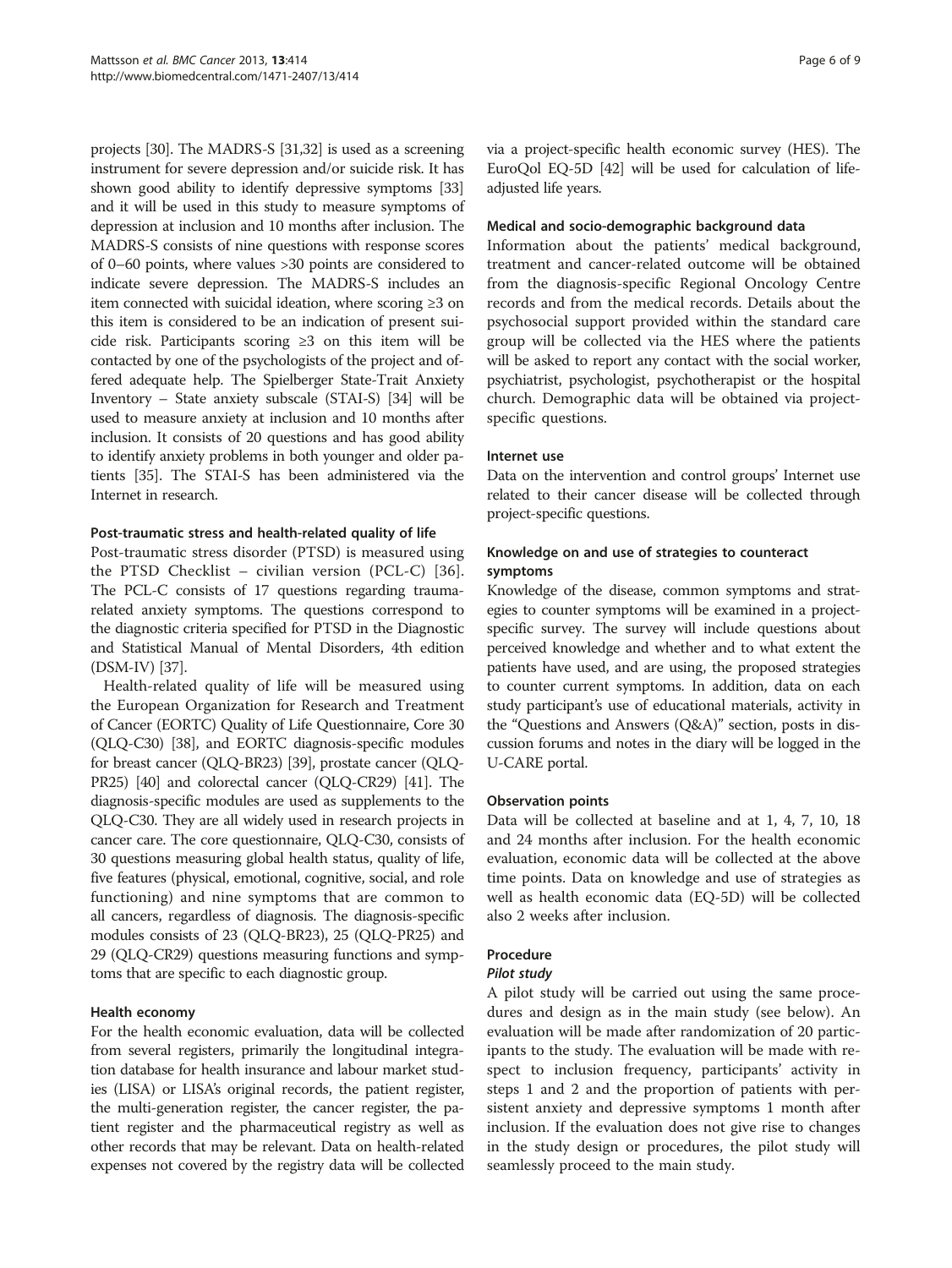## Main study

Eligible patients at the oncology, urology and surgery clinic will be identified and asked for informed consent at a regular visit to the clinic within 6 months after initial diagnosis or detection of disease relapse.

First, participants will be asked to answer all the study's questionnaires via the U-CARE portal. Patients with severe depression or suicide risk (as measured by the MADRS-S, see "[Data collection](#page-4-0)") at inclusion or at the 10-month measurement will be excluded from the project and contacted via telephone by a project staff psychologist. Likewise, patients will be contacted by a psychologist if there is reason to believe that they have severe depression or are suicidal according to what they write in the forum or diary or what they post on the chat. Participants in the intervention group will have access to IS immediately after randomization. Both the intervention and the control group will receive the psychosocial support as part of the standard care at their respective clinic. Both groups will answer a set of questionnaires at observation points described in Table [1](#page-4-0). The reference group will answer a set of questionnaires at some of the observation points. The patients will be notified by e-mail of when it is time to answer questionnaires. If they do not complete the questionnaires they will be reminded by e-mail 7 days after baseline and after 7 and 12 days after any of the observation points.

#### Data processing and analysis

The end points of the study will be evaluated according to the intention-to-treat principle. In addition the complier average causal effect will be analysed. Differences between the intervention and the control group regarding anxiety, depression, post-traumatic stress, healthrelated quality of life and the presence and development of these variables over time will be analysed using analysis of variance (ANOVA) with repeated measurements. Should the variables not satisfy the basic assumptions of normal distribution and equal variance, the Mixed regression models will be used for analysis [[43](#page-8-0)]. How and to what extent the different parts of the Internet-based system for psychosocial support are used will be analysed using the data on the study participants' activities recorded in the system. Qualitative content analysis [[44](#page-8-0)] will be used to analyse the content of the discussion forums and diaries. We also plan to use computerized text analysis. Appropriate methods to control for mass significance will be used.

For process analyses of CBT, multiple regression analysis will be used. The health economic analyses will relate to the interventions' cost-effectiveness compared with the cost-effectiveness for standard care, which will be analysed in the way that incremental costs are related to the quality-adjusted life years (QALYs). The costs include direct costs (e.g. medical care) and indirect costs (e.g. production) as well as costs for patients, families and health care and to the community. We will analyse the differences between the groups in the short term, after 1, 4, 7, 10 months, and in the long term, after 18 and 24 months. Health economic effects will be analysed after 10 and 24 months. Background variables, such as medical and socio-demographic factors that could potentially function as moderators or confounders, will be controlled for. Internet use other than the IS will be monitored by a projectspecific questionnaire administered to both groups in order to control for this potential confounder.

#### Ethical aspects

The project has been approved by the Regional Ethical Review Board in Uppsala (Dnr 2012/003). Written informed consent will be obtained from the participants before inclusion. Extensive measures have been taken, and will continue to be taken, to minimize the risk of infringing activities and to ensure that study participants' personal data cannot be linked to patient-reported data by unauthorized persons. Study participants may at any time terminate participation without giving any explanation. The literature does not suggest that Internet-based support interventions have any negative effects. Rather, there is good reason to assume that different types of Internet-based support and treatment with CBT may be effective for treatment of psychological problems. The main ethical risk is including participants with a need for other specialized medical care, such as those with severe depression. The baseline measurement is designed to minimize that risk. All study participants will also have an established contact with physicians in routine health care.

## **Discussion**

Most cancer patients have the ability to handle the mental strain that cancer can cause, but a significant proportion of this group report anxiety and depressive symptoms that need to be attended to. Previous support interventions in a general cancer population have not shown convincing or clinically significant effects [[2](#page-7-0)[,45\]](#page-8-0). A plausible explanation is that only patients with elevated levels of psychological distress are helped by the support. We will therefore conduct screening to identify those with clinically relevant levels of distress in order to target the support to those who need it.

Since it has been found that a significant portion of this group do not take part in psychological support offered, a stepwise approach will be used to individualize the level of support needed. In addition, studies have shown that some patients who report emotional distress decline support because, among other reasons, they live a long distance from the clinic. By offering support via the Internet, we may reach a larger population. Studies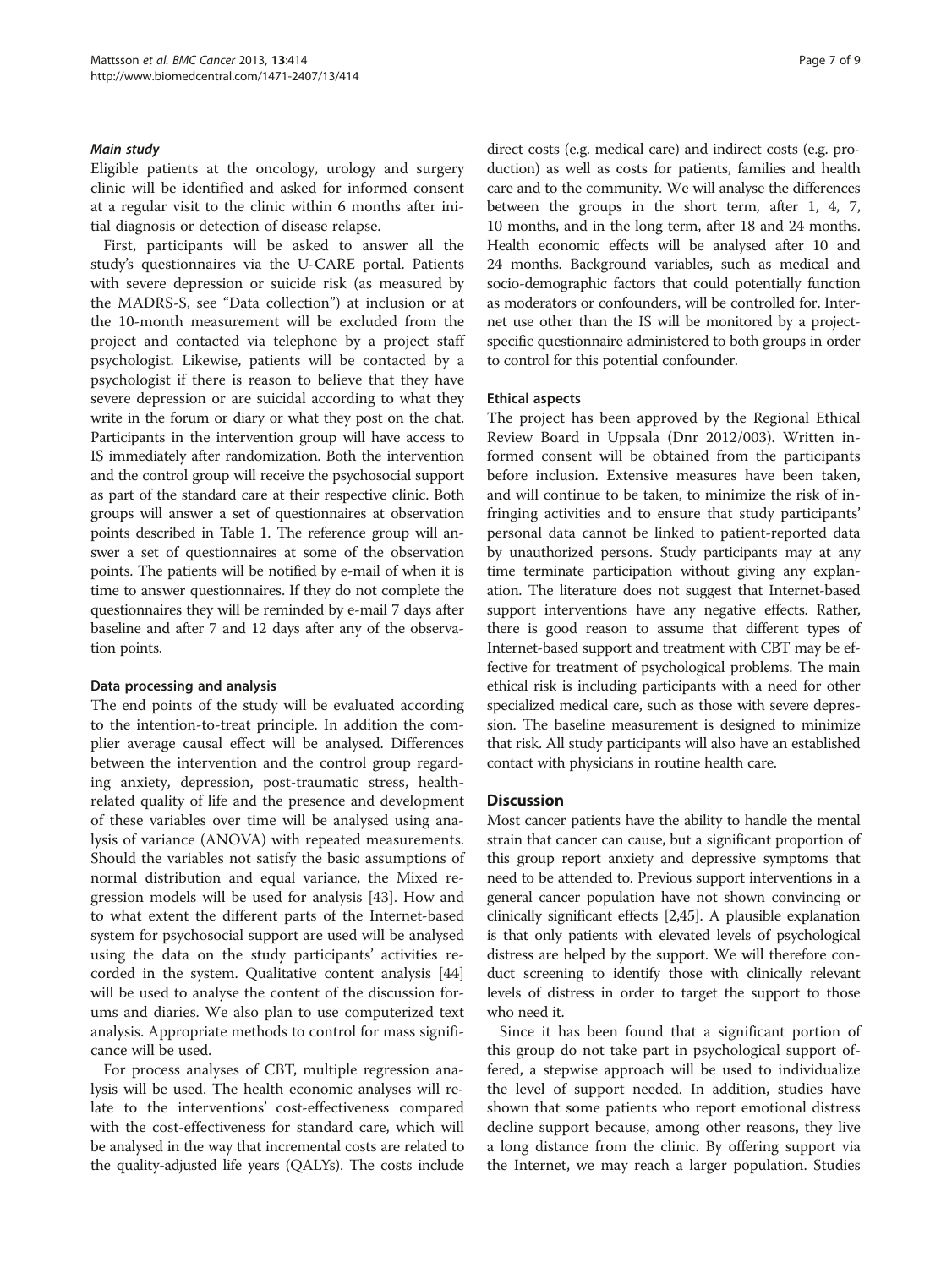<span id="page-7-0"></span>have also shown that Internet-based CBT can be as effective as in vivo CBT and based on this knowledge it can also be cost-effective to administer assistance via the Internet since the therapist can treat more patients in less time [[46](#page-8-0)].

Internet-based stepped care and the impact of such care for cancer patients with anxiety and depressive symptoms has not been extensively studied previously. There is a lack of controlled studies of the psychological and behavioral processes involved in this type of intervention for anxiety and depressive disorders. Since anxiety and depressive symptoms are relatively common in patients with cancer and the availability of adequate support efforts is limited, there is a need to develop evidencebased stepped care for patients with cancer, to be delivered via the Internet.

To increase the reliability and opportunities to implement the Internet-based psychosocial support nationwide, the study will be carried out in several counties and clinics across Sweden.

A limitation of the design of this study is possible selection bias due to the fact that Internet-based stepped care may appeal more to younger patients and those with computer skills. The study's reliability can be questioned for the same reason, especially since the design may appeal more to patients with a higher educational level who may be more used to extensive reading. There will also be no blinding in the study and consequently the control group may become under- or overtreated. Furthermore, it should also be considered that the results of this intervention may not be applicable to other countries owing to cultural differences.

#### Competing interests

The authors declare that they have no competing interests

#### Authors' contributions

SM contributed to the study design and the development of the intervention and drafted the manuscript. SA contributed to the study design and the development of the intervention and helped to draft the manuscript. MC helped to draft the manuscript.PN contributed to the study design and helped to draft the manuscript. EO contributed to the development of the intervention and helped to draft the manuscript. BJ is the head of the project and was responsible for the development of the study design and the development of the intervention. She also helped to draft the manuscript. All authors read and approved the final manuscript.

#### Authors' information

Susanne Mattsson, Sven Alfonsson, Erik Olsson and Birgitta Johansson: Psychosocial oncology and supportive care group.

#### Acknowledgements

We are grateful to all who participated in the design and development of the study, especially Jonas Sjöström and his team who developed the U-CARE platform. We are also thankful to the program coordinator Louise von Essen. This research was funded by the Breast Cancer Foundation, the Uppsala-Örebro Regional Research Council, the Swedish Cancer Society and by Strategic research grant from the Swedish Government via the Swedish Research Council, Main applicant Louise von Essen.

PN and MC participated in the work within their employments at Uppsala University. BJ was partly funded by the U-CARE and partly within her employment at Uppsala University.

#### Original publication

The manuscript contains original unpublished work and is not being submitted for publication elsewhere at the same time. There are no manuscripts based on this protocol under submission in any journal. The protocol has ethical approval from the Regional Ethical Review Board in Uppsala 20120208 (Dnr 2012/003).

#### Author details

<sup>1</sup>Department of Public Health and Caring Sciences, Uppsala University, Box 564, SE-751 22 Uppsala, Sweden. <sup>2</sup>Department of Oncology, Radiology and Radiation Science, Uppsala University, Uppsala, Sweden.

#### Received: 20 March 2013 Accepted: 10 September 2013 Published: 11 September 2013

#### References

- 1. National board OHAW: Cancer incidence in Sweden 2011, Official statistics of Sweden, statistics health and medical care. Stockholm: National board of health and welfare; 2011.
- 2. Johansson B, Brandberg Y, Hellbom M, Persson C, Petersson L, Berglund G, Glimelius B: Health-related quality of life and distress in cancer patients: results from a large randomised study. Br J Cancer 2008, 99(12):1975–1983.
- 3. Fann J, Thomas-Rich A, Katon W, Cowley D, Pepping M, McGregor B, Gralow J: Major depression after breast cancer: a review of epidemiology and treatment. Gen Hosp Psychiatry 2008, 30(2):112-126.
- 4. Strong V, Waters R, Hibberd C, Rush R, Cargill A, Storey D, Walker J, Wall L, Fallon M, Sharpe M: Emotional distress in cancer patients: the Edinburgh cancer centre symptom study. Br J Cancer 2007, 96(6):868-874.
- Fröjd C, Larsson G, Lampic C, von Essen L: Health related quality of life and psychosocial function among patients with carcinoid tumours. A longitudinal, prospective, and comparative study. Health and Quality of Life Outcomes 2007, 5(1):18.
- 6. Arving C, Glimelius B, Brandberg Y: Four weeks of daily assessments of anxiety, depression and activity compared to a point assessment with the hospital anxiety and depression scale. Qual Life Res 2008, 17(1):95-104.
- 7. van Scheppingen C, Schroevers MJ, Smink A, van der Linden YM, Mul VE, Langendijk JA, Coyne JC, Sanderman R: Does screening for distress efficiently uncover meetable unmet needs in cancer patients? Psycho-Oncology 2011, 20(6):655–663.
- 8. Hodges L, Humphris G, Macfarlane G: A meta-analytic investigation of the relationship between the psychological distress of cancer patients and their carers. Social Sci & Med 2005, 60(1):1-12.
- Vodermaier A, Linden W, MacKenzie R, Greig D, Marshall C: Disease stage predicts post-diagnosis anxiety and depression only in some types of cancer. Br J Cancer 2011, 105(12):1814–1817.
- 10. Hagedoorn M, Sanderman R, Bolks HN, Tuinstra J, Coyne JC: Distress in couples coping with cancer: a meta-analysis and critical review of role and gender effects. Psychological Bull 2008, 134(1):1.
- 11. Parker PA, Baile WF, Moor C, Cohen L: Psychosocial and demographic predictors of quality of life in a large sample of cancer patients. Psycho-Oncology 2002, 12(2):183–193.
- 12. Berglund A, Holmberg L, Tishelman C, Wagenius G, Eaker S, Lambe M: Social inequalities in non-small cell lung cancer management and survival: a population-based study in central Sweden. Thorax 2010, 65(4):327–333.
- 13. Pinquart M, Duberstein P: Depression and cancer mortality: a meta-analysis. Psychol Med 2010, 40(11):1797–1810.
- 14. Vodermaier A, Linden W, Siu C: Screening for emotional distress in cancer patients: a systematic review of assessment instruments. JNCI J Natl Cancer Inst 2009, 101(21):1464.
- 15. Murray E, Burns J, See TS, Lai R, Nazareth I: Interactive health communication applications for people with chronic disease. Cochrane Database Syst Rev 2005, 4:12–23.
- 16. Winzelberg AJ, Classen C, Alpers GW, Roberts H, Koopman C, Adams RE, Ernst H, Dev P, Taylor CB: Evaluation of an internet support group for women with primary breast cancer. Cancer 2003, 97(5):1164–1173.